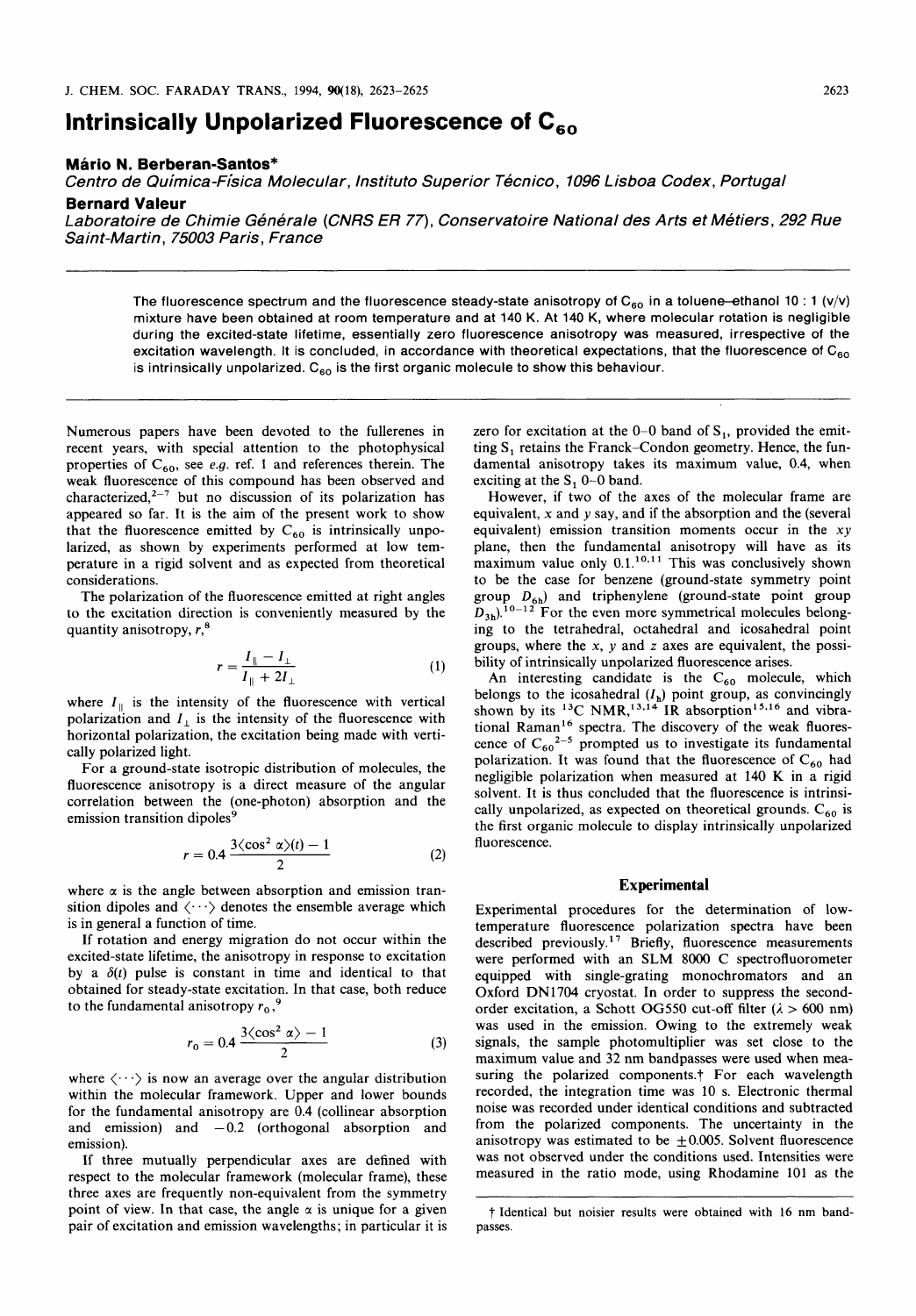

**Fig. 1** Fluorescence emission spectrum (16 nm bandpasses) of  $C_{60}$ **in a toluene-thanol** (10 : **1 v/v) mixture at** *(a)* **room temperature and**   $(b)$  140 K. Excitation wavelength  $=$  390 nm.

quantum counter. Solid C<sub>60</sub> (Kaesdorf, Munich, > 99.9%) was dissolved in a toluene (Aldrich, HPLC grade)-ethanol (Merck p.a.)  $10:1$  v/v mixture to yield  $2 \times 10^{-4}$  mol dm<sup>-3</sup> solutions. The presence of ethanol, while slightly reducing the solubility of  $C_{60}$ , was necessary for an optically clear glass to be obtained at **140 K.** 

### **Results and Discussion**

Fluorescence spectra of  $C_{60}$ , recorded at room temperature and at **140 K** are shown in Fig. **1** : one shoulder at about **663**  nm and two peaks at **697** and **736** nm are observed. From a published spectrum4 obtained in **77 K** cyclohexane with better resolution, Negri *et aL6* made a detailed assignment of the fluorescence vibronic structure. Apart from the normal narrowing of the vibronic bands upon cooling, the integrated intensity changes negligibly, implying an essentially temperature-independent fluorescence quantum yield, reported to be  $2.2 \times 10^{-4}$  in room-temperature toluene.<sup>7</sup> This is in agreement with the dominant non-radiative path from  $S_1$  being a non-activated intersystem crossing to the  $T_1$ state.<sup>18,19</sup> Previously, excitation dependence of the fluorescence quantum yield of  $C_{60}$  had been reported, raising the possibility of the existence of photoprocesses from higher excited states.<sup>4</sup> However, this wavelength dependence was latter shown to be non-existent.<sup>7</sup>

The fluorescence anisotropy at **140 K** is shown in Fig. 2 together with the absorption spectrum at room temperature.<sup>†</sup> As regards the anisotropy, four distinct regions can be defined (A-D in Fig. **2).** In regions A **(380-410** nm) and **C (460-540** nm) the anisotropy is essentially zero, while it is slightly higher than zero in **B (410-460** nm) and progressively



**Fig. 2 Absorption spectrum (room temperature) and steady-state**  fluorescence anisotropy (140 K) of  $C_{60}$  in a toluene-ethanol (10 : 1 **v/v) mixture. The fluorescence anisotropy is recorded as a function of the excitation wavelength, the emission wavelength being fixed at 740 nm.** 

departs from zero in  $D$  ( $> 540$  nm). The non-zero value in **B** is attributed to residual stray light (whose polarization is mainly vertical) which becomes of concern when little exciting light is absorbed, as occurs around the absorption minimum at **438** nm (absorbance *=0.05):* this has the effect of increasing the amount **of** stray light and at the same time the fluorescence becomes weaker. In region D, the progressive increase in the anisotropy is due to the combined effect of stray light, increasingly important as the emission wavelength is approached, and polarized Raman scattering by the solvent *(ca.* **3100** cm- ', prominent toluene fundamental), the magnitude of which was found to be comparable to the fluorescence of  $C_{60}$ .

Artefacts observed in regions B and D could be reduced by increasing the concentration of the solute; however,  $2 \times 10^{-4}$ mol  $dm^{-3}$  is already close to the solubility limit, and higher concentrations were not feasible. The elimination of the artefacts could in principle be achieved by temporal discrimination, as Rayleigh and Raman scattering are essentially instantaneous, while fluorescence is not. It seems, however, that the zero anisotropy repeatedly obtained in the wide and disconnected intervals A and **C** already provides convincing evidence of the unpolarized character **of** the fluorescence of  $\mathrm{C}_{60}$ 

We now address another possible reason for an unpolarized emission, other than the high symmetry of the molecule, *viz.* molecular rotation in the excited state.

At 140 K, the toluene-ethanol mixture used forms a very viscous  $(\eta \ge 10^3 \text{ cP})$ , as observed) glass. At lower temperatures, the glass 'cracks' within minutes, but it is stable for several hours at **140 K.** 

From the Perrin equation,<sup>20</sup> which relates the observed anisotropy *r* with the rotational correlation time  $\tau_r$ ,

$$
r = r_0 \left/ \left( 1 + \frac{\tau}{\tau_r} \right) \right. \tag{4}
$$

where  $\tau$  is the fluorescence lifetime, one sees that, in order to have  $r < 0.005$ , as observed, either the fundamental anisot-

<sup>1</sup> **From the excitation spectrum recorded at 140 K with 2 nm bandwidths, the absorption shows little change when the sample is cooled.**